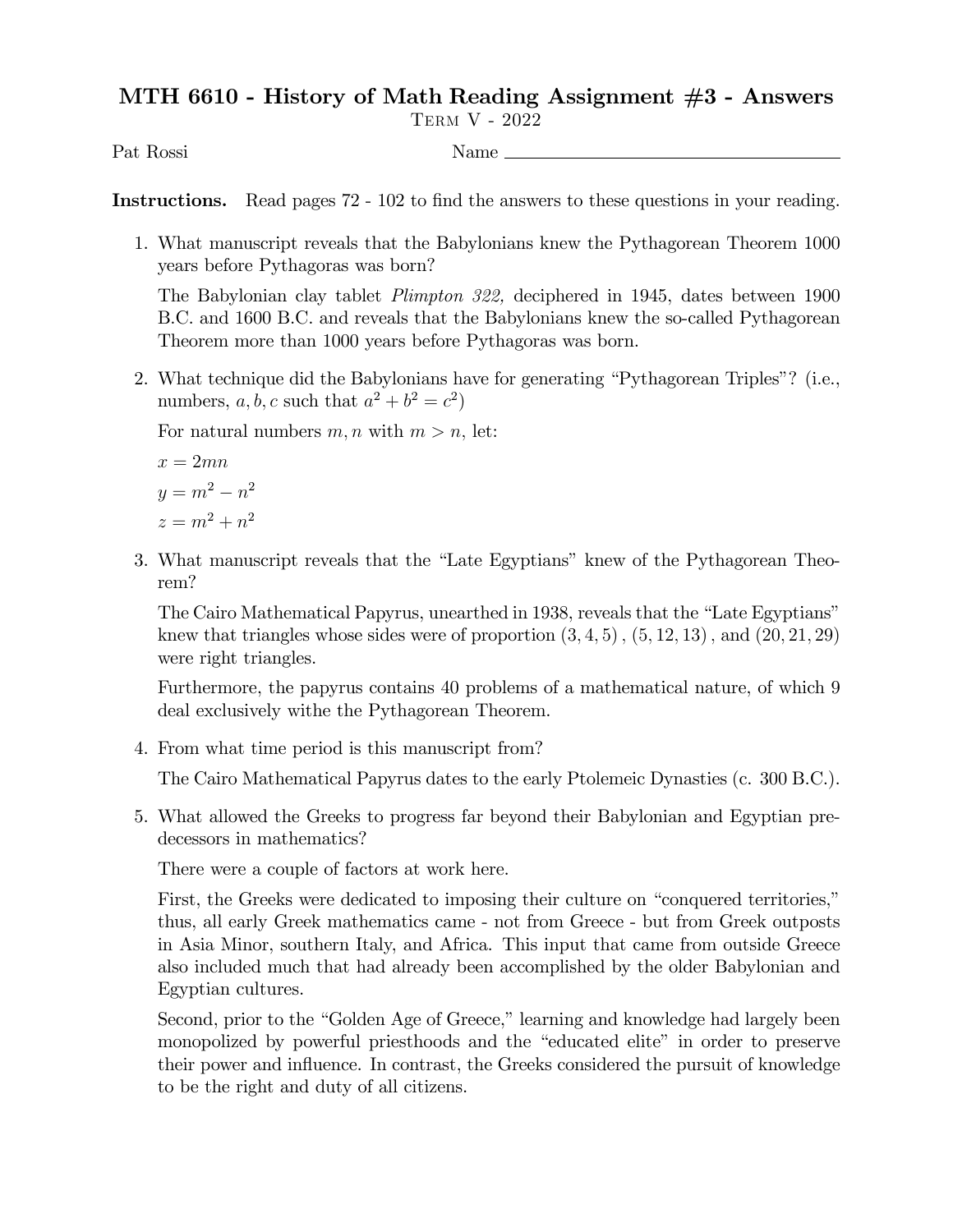- 6. Name six well-known Greek mathematicians of antiquity. Euclid, Archimedes, Apollonius, Ptolemy, Pappus, and Diophantus.
- 7. What early life experiences prepared Thales for a prodigious mathematical career? During his early years, his commercial ventures led him to travel extensively. In his travels, he learned geometry from the Egyptians and astronomy from the Babylonians.
- Remark: A recurring theme in our study of Math History is that many of the prodigious mathematicians of antiquity travelled extensively and that this travel played a significant role in their mathematical development. We might be mindful of this when some of our better students show an interest in "study abroad" programs. If the interest is there, but they are hesitant, we might offer them encouragement based on this observation.
	- 8. What is largely considered to be Thales' greatest contribution to mathematics?

The orderly development of theorems by rigorous proof (i.e., The use of logical proof, based on deductive reasoning - as opposed to experiment and/or intuition).

- 9. What "theorems" from "Euclidean Geometry" are generally credited to Thales?
	- An angle inscribed in semicircle is a right angle.
	- A circle is bisected by its diameter
	- The base angles of an isosceles triangle are equal
	- If two straight lines intersect, their opposite angles are equal.
	- The (corresponding) sides of similar triangles are proportional
	- Two triangles are congruent if they have one side and two adjacent angles, respectively, equal. (The *Angle-Side-Angle* Theorem)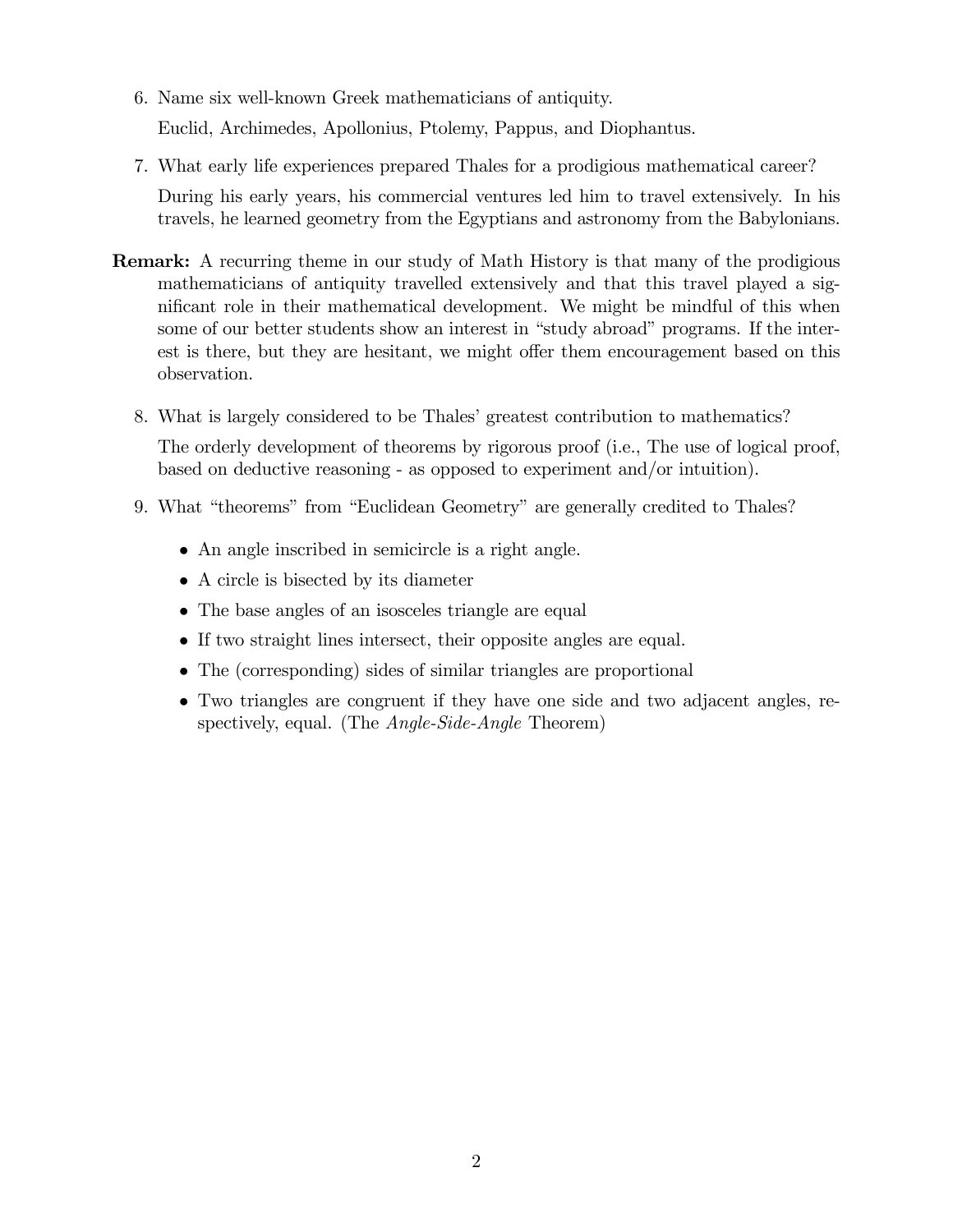10. How was Thales able to measure the height of the Great Pyramid?

(Referring to the picture below) Thales knew that the length of each side of the pyramid was 756 feet. Thus, the distance from the side of the base of the pyramid to the center of its base was 378 feet.

He placed a  $6$  ft staff at the end of the shadow cast by the pyramid and observed that the length of the shadow was 9 ft.

Next, he measured the distance from the staff to the side of the base of the pyramid. That distance was 342 ft.

By similar triangles, he knew that the right triangle with legs of length h and  $(378 + 342)$ was similar to the right triangle with legs of length 6 and 9.

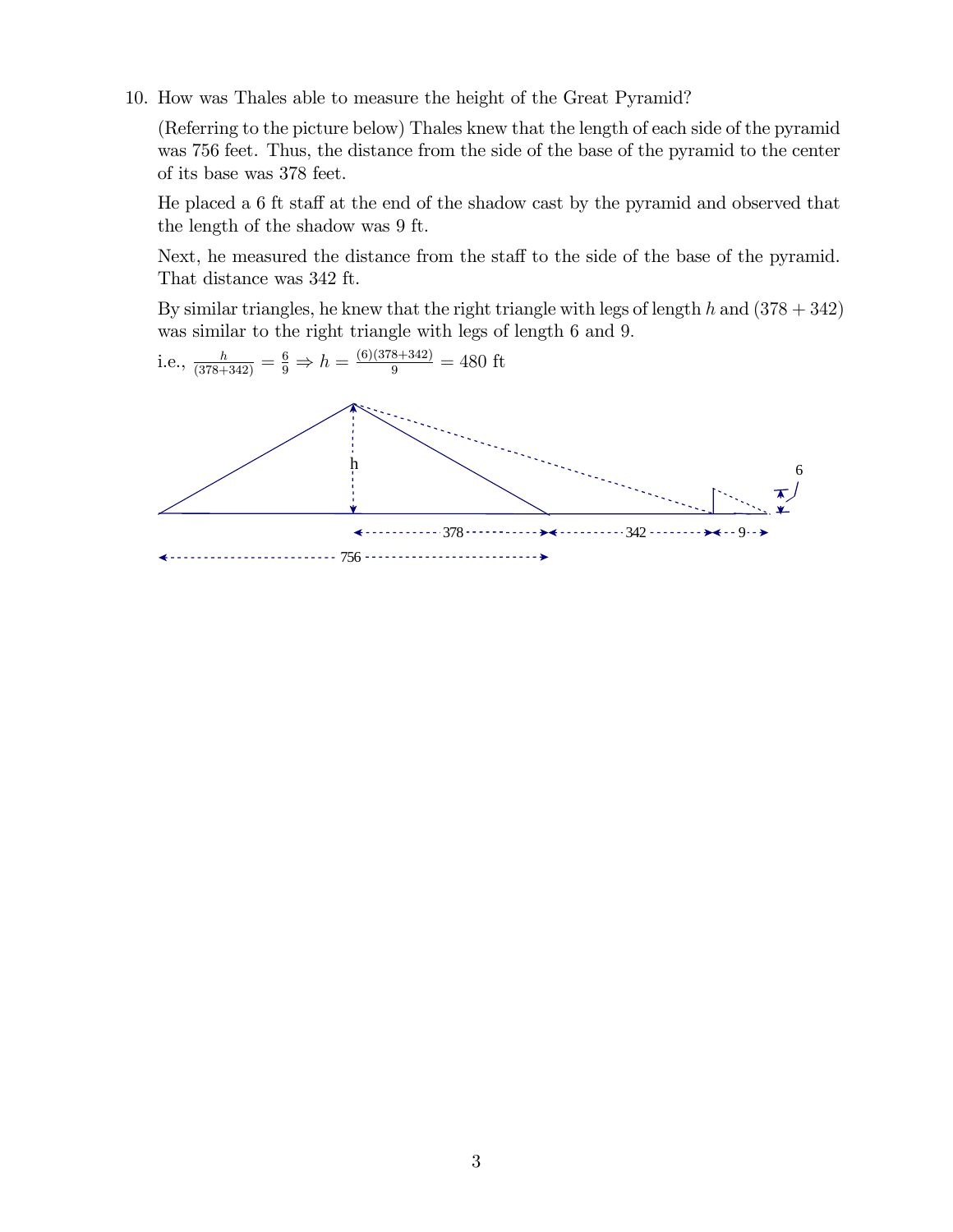11. Give two explanations as to how Thales was able to compute the distance of a ship from shore.

Explanation 1

(See picture below)

Thales stood atop a tower of height  $h$ . He extended a rod over the edge of the tower until the end of the rod was directly in his line of sight with the ship. He measured the length of the rod extending beyond the wall of the tower (we'll call it  $y$ .) He measured his own height (to eye level) we'll call it  $L$ . To measure the distance from the wall of the tower to the ship (we'll call that distance  $x$ ), Thales used similar triangles.

(Triangle  $DCE$  is similar to triangle  $ACB$ .

Hence, by similar triangles,  $\frac{x}{h+L} = \frac{y}{L} \Rightarrow x = \frac{(y)(h+L)}{L}$ L



A (base of tower)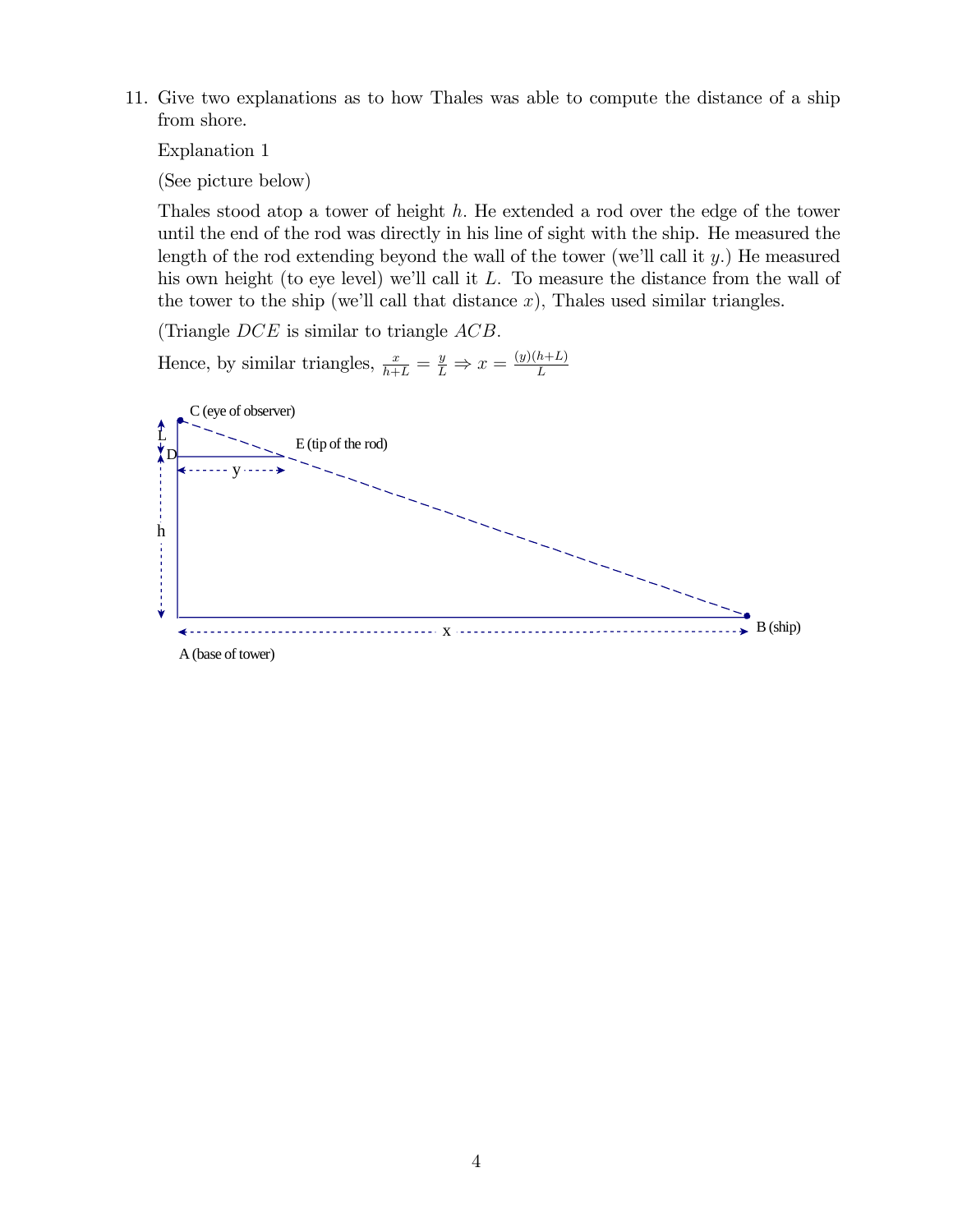Explanation 2

Thales stood on shore (at a point that we'll call  $\vec{A}$ ) so that his line of sight to the ship was perpendicular to the shore. (We'll call the location of the ship point  $B$ .)

Thales walked an arbitrary distance along the shore to a point that we'll call  $C$ . Somewhere on the shore, between points  $A$  and  $C$ , he somewhat arbitrarily picked a point (we'll call it  $D$ ) that was closer to C than to A.

He then walked away from the shore (walking perpendicular to the shore) until point D was directly in his line of sight with the ship.

He measured the distances from  $A$  to  $D$ , from  $D$  to  $C$ , and from  $C$  to  $E$ . The distance from ship to shore (distance from  $A$  to  $B$ ) could then be computed by similar triangles.





12. What possible link existed between Thales and Pythagoras?

Thales may have been Pythagoras' teacher/mentor.

13. What early life experiences may have prepared Pythagoras for a prodigious mathematical career?

He left home in Samos as a young man to study in Phoenicia and Egypt, and may have also studied in Babylonia. After years of extensive travel he settled in Crotona in southern Italy.

- **Remark:** Note again that this person was well-travelled and that this influence no doubt played a signiÖcant role in his mathematical development. This point should not be lost on our students - *or us!* We are still developing mathematically (and in other ways) as well!
	- 14. Where was the Pythagorean School founded?

Crotona - a Dorian colony in southern Italy.